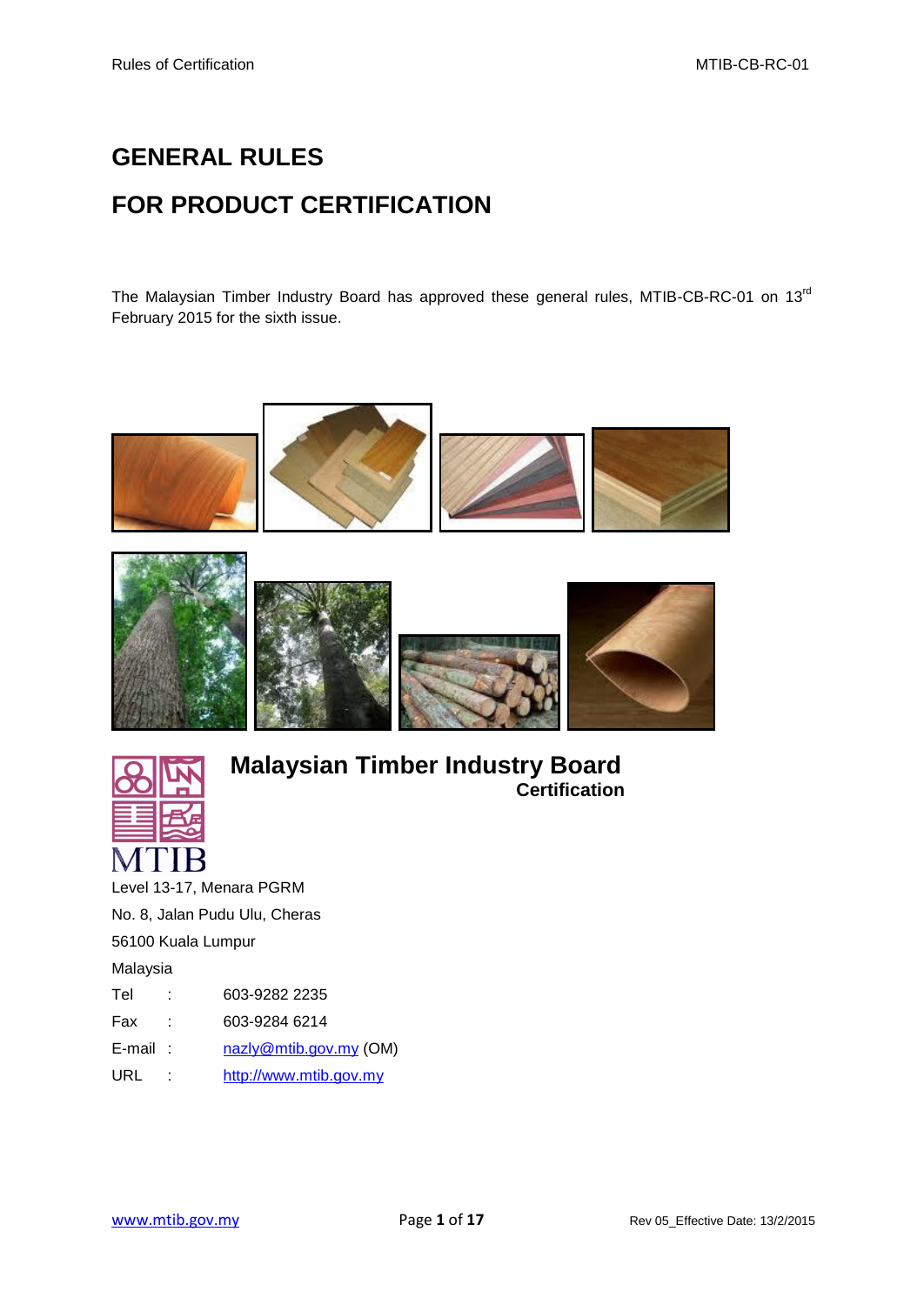# **GENERAL RULES FOR PRODUCT CERTIFICATION**

### **CONTENTS PAGE**

| 5.1 |  | 4         |  |  |  |  |
|-----|--|-----------|--|--|--|--|
| 5.2 |  | $4 - 5$   |  |  |  |  |
| 5.3 |  | $5 - 7$   |  |  |  |  |
| 5.4 |  |           |  |  |  |  |
|     |  |           |  |  |  |  |
| 6.1 |  | $8-9$     |  |  |  |  |
| 6.2 |  | $9 - 10$  |  |  |  |  |
| 6.3 |  | 11        |  |  |  |  |
| 6.4 |  | 12        |  |  |  |  |
| 6.5 |  | 12        |  |  |  |  |
| 6.6 |  | 12        |  |  |  |  |
| 6.7 |  | $12 - 13$ |  |  |  |  |
| 6.8 |  | $13 - 14$ |  |  |  |  |
|     |  |           |  |  |  |  |

#### **Appendices**

| Appendix I :          | Product certification scheme                      |
|-----------------------|---------------------------------------------------|
| Appendix II : : : : : | Product certification process                     |
| Appendix III :        | Guideline on the Use of MTIB's Certification Mark |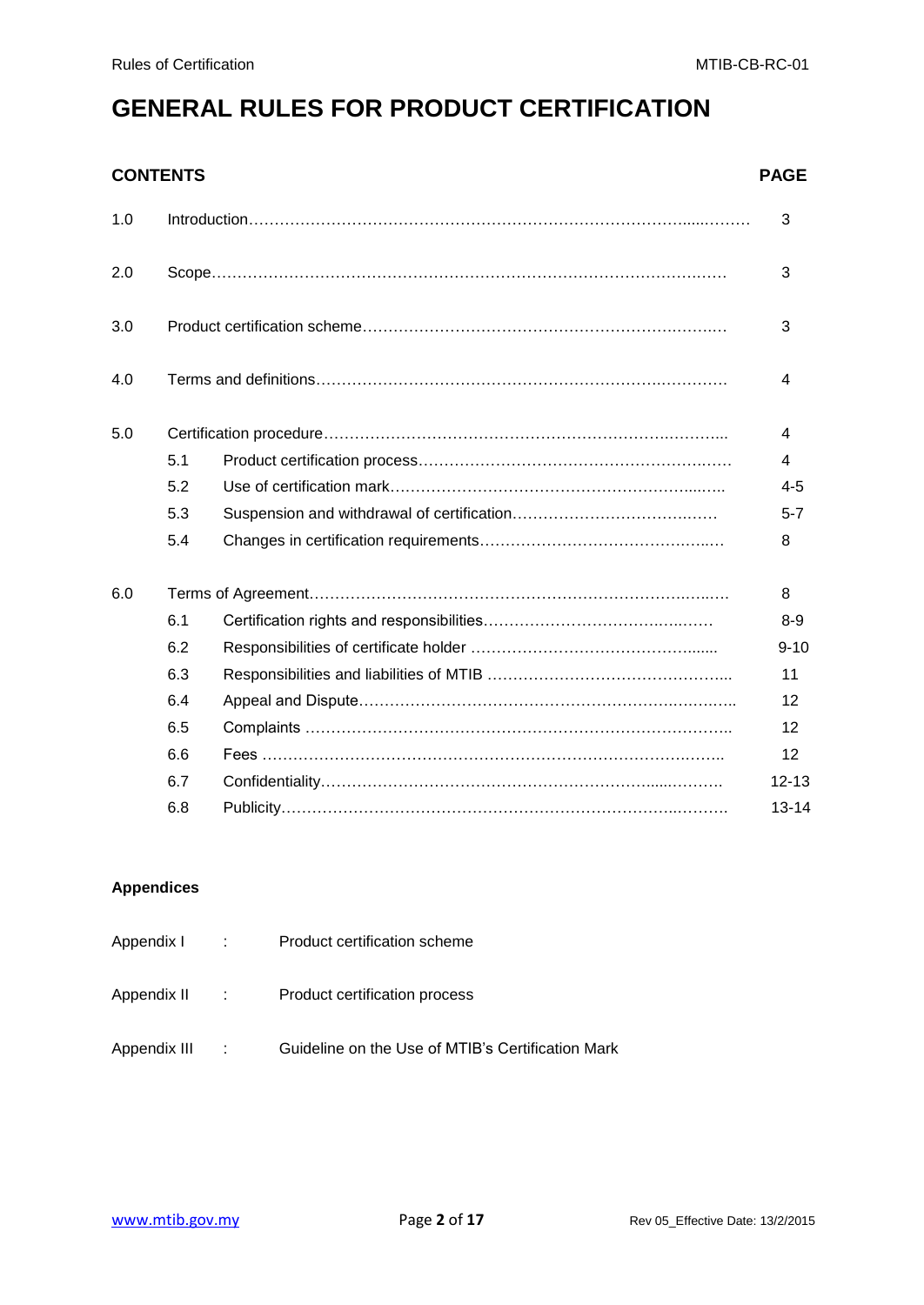#### **1.0 INTRODUCTION**

These General Rules for product certification describe the product certification procedure of MTIB. These Rules have been developed in accordance with the requirements of ISO/IEC 17065: 2012 (Conformity assessment – Requirements for body certifying products, processes and services), as well as the requirements of the Department of Standards Malaysia. These Rules apply to national product certification, both voluntary and that based on authority regulations, as well as to product certification in connection with international recognition.

All organisations have equal rights to apply for certification from MTIB. The basis for certification is the same for all applicants and certificate holders in each product certification scheme.

MTIB acts in conformance with international requirements and regulations for certification bodies, and guarantees the competence, impartiality, confidentiality and independence of its certification activities. Confidentiality is maintained by its employees, auditors and technical specialists keeping confidential any relevant documentation/information which they become acquainted with as a result of their contact with organisations during the certification process. Relevant employees, auditors and technical specialist are required to sign and conform to a Confidentiality Agreement which assures the confidentiality of the organisation's documentation/information at all times.

The product certificate issued gives an organisation the right to use MTIB's certification mark on certified products. The certificate holder is always responsible for the conformity of its products with the relevant product standard & all certification requirements. Product certification does not decrease this responsibility.

#### **2.0 SCOPE**

MTIB provides independent, third-party certification of timber products for organisations seeking compliance to various local and international product standards or other normative documents and seeking acceptance into worldwide markets.

#### **3.0 PRODUCT CERTIFICATION SCHEME**

The product certification scheme of MTIB is as described in Appendix I.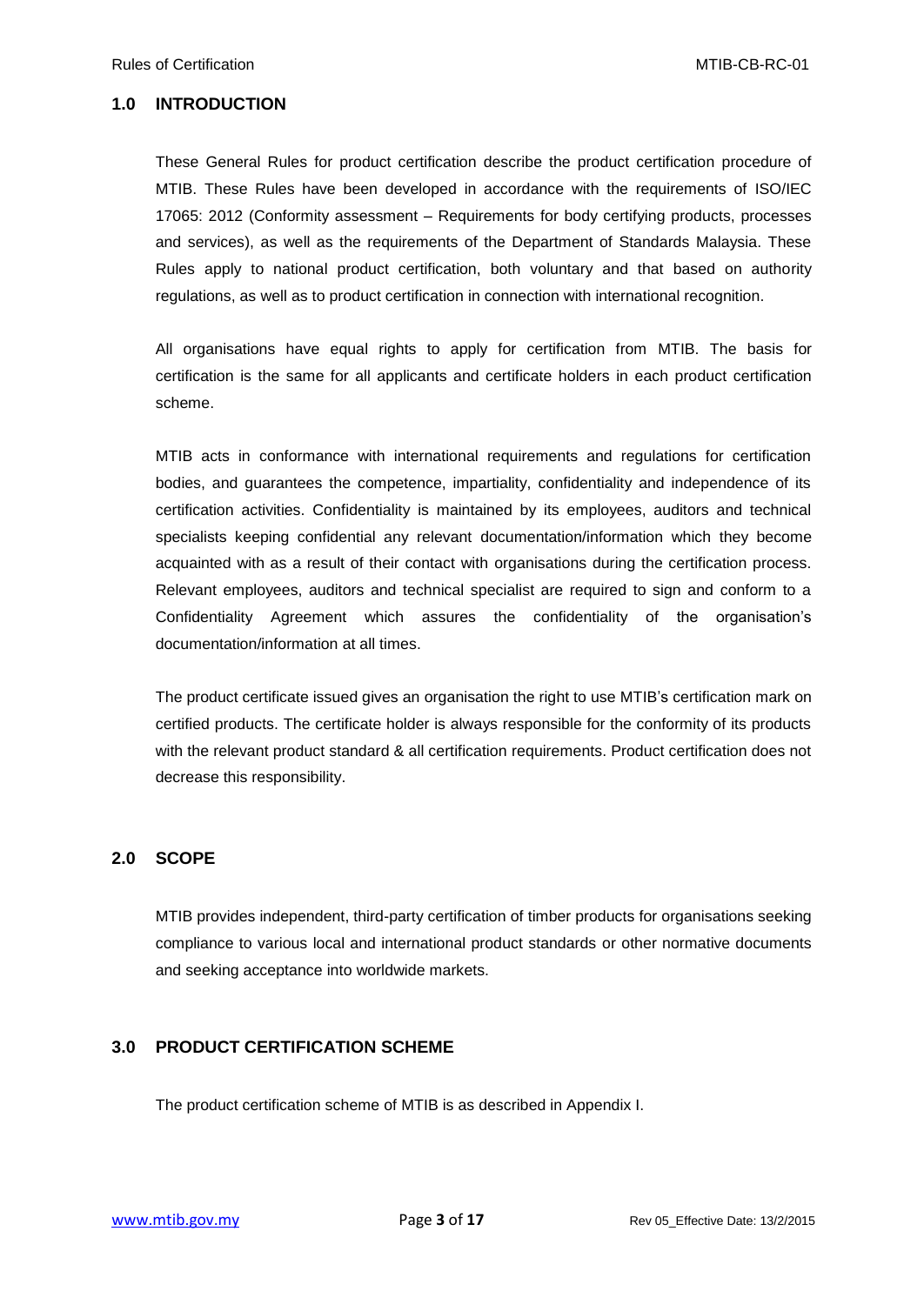#### **4.0 TERMS AND DEFINITIONS**

The following terms are used in these Rules of Certification:

- 4.1 A *product* is a product for which public, generally-accepted requirements have been drawn up in the requirement documents.
- 4.2 An *applicant* is an organisation that has sent an application for a product certificate. The applicant may be the manufacturer, importer, supplier or any other organisation that, when necessary, based on agreements is in charge of the product quality.
- 4.3 A *certificate holder* is an organisation, for whose product MTIB has issued a product certificate.
- 4.4 A *product certificate* is a proof of compliance of a product and its quality assurance system with requirements. The product certificate entitles the use of a certification mark unless otherwise state in the appendices of these Rules.
- 4.5 A *certification mark* is a mark of MTIB used to show that a product is certified.
- 4.6 A *requirement document* is a public document applied in a similar way to all certificate applicants and holders, stating the requirements set for the product in question as well as for its production. The requirement document is generally a standard, other norm, authority regulation or a product-specific rule.

#### **5.0 CERTIFICATION PROCEDURE**

#### **5.1 Product Certification Process**

The product certification process of MTIB is a presented in Appendix II.

#### **5.2 Use of the Certification Mark**

Having granted a product certificate, the certificate holder has the right to use the product certification mark showing that the product is certified. MTIB's certification mark is only to be used in reference to the scope of product included in the product certificate. MTIB continuously controls and monitors the right to use the mark in the product and in its marketing.

The certification mark may only be used on certified products fulfilling the requirements set in the requirement documents, as well as the requirements of the certification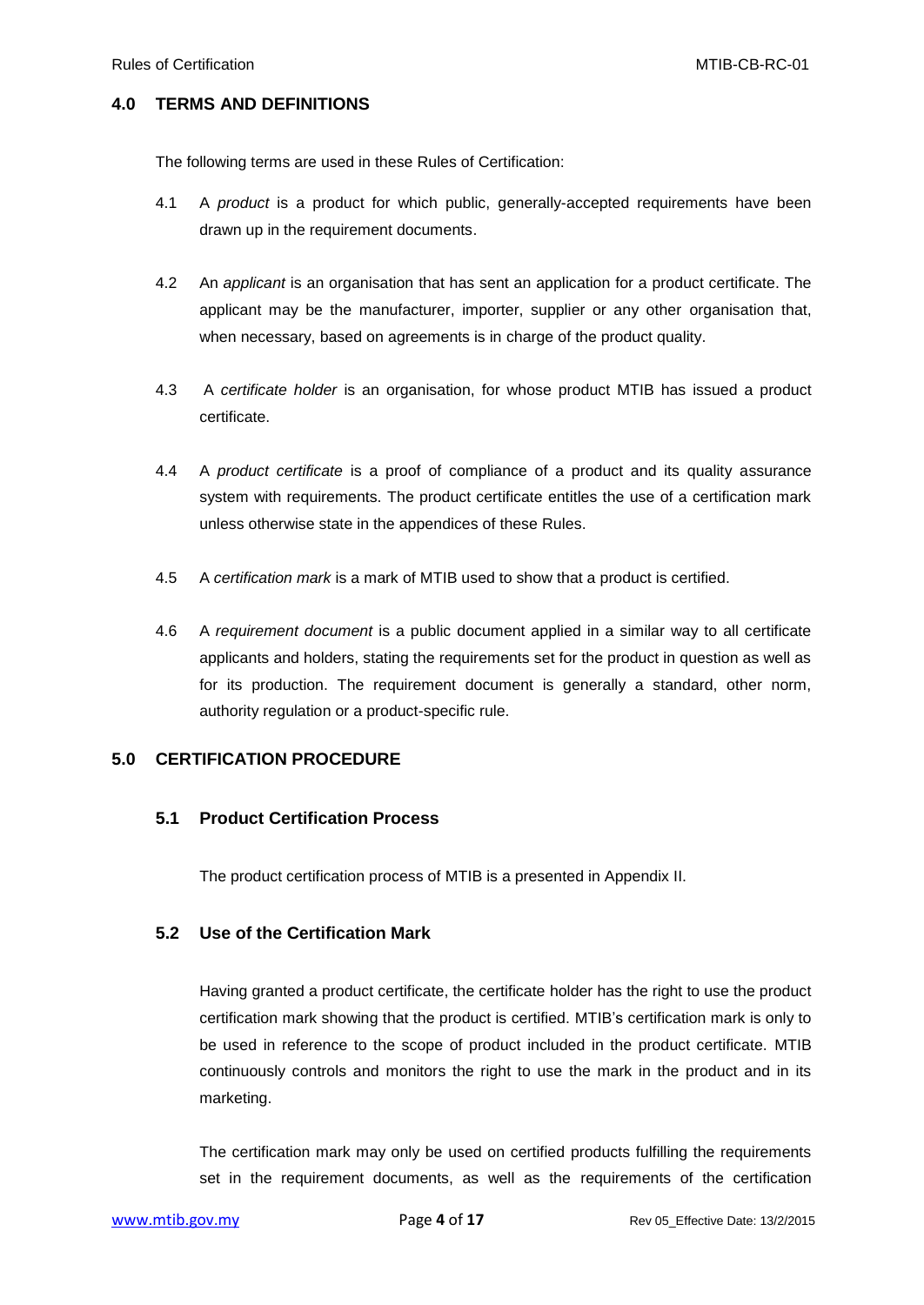scheme. The mark is attached directly on the product, product package, a tag attached on the product or on commercial document accompanying the product – mainly in this order. The identification sign of the certificate holder shall be on all marked products.

The mark shall be attached in an easily detectable position when starting to use the product, considering storage, transportation and other corresponding handling of product.

The certification mark may be used in the marketing of the product. Use of the mark shall not cause misunderstanding about the scope and meaning of the certificate. If the mark is used contrary to these rules, MTIB may, in addition to withdrawing the certificate, take legal actions.

The mark must also be reproduced clearly and legibly, according to the 'Guideline on Use of MTIB's Certification Mark' and is not to be used in any misleading manner.

#### **5.3 Suspension and Withdrawal of Certification**

- 5.3.1 This Rules shall continue to be in effect in accordance with the validity period of the Product Certificate unless withdrawn as herein provided.
- 5.3.2 MTIB may withdraw a Certification either permanently or suspend it, for such period as determined at its sole discretion, if:
	- i. Major non-conformances are found during inspection or assessment
	- ii. Based on test results, the Product does not fulfil requirements
	- iii. Continuance of Certification may result in a significant or potentially significant threat to public or consumer safety and/or safety-related performance
	- iv. The Certificate Holder ceases to operate the quality assurance system in accordance with the certification requirements
	- v. The Product Certificate and the Certification Mark has not been used in accordance with MTIB's Rules of Certification (such as misleading publications or advertisement)
	- vi. The Certificate Holder wilfully gives wrong information to MTIB, its customers or authorities, about matters relating to the Product Certificate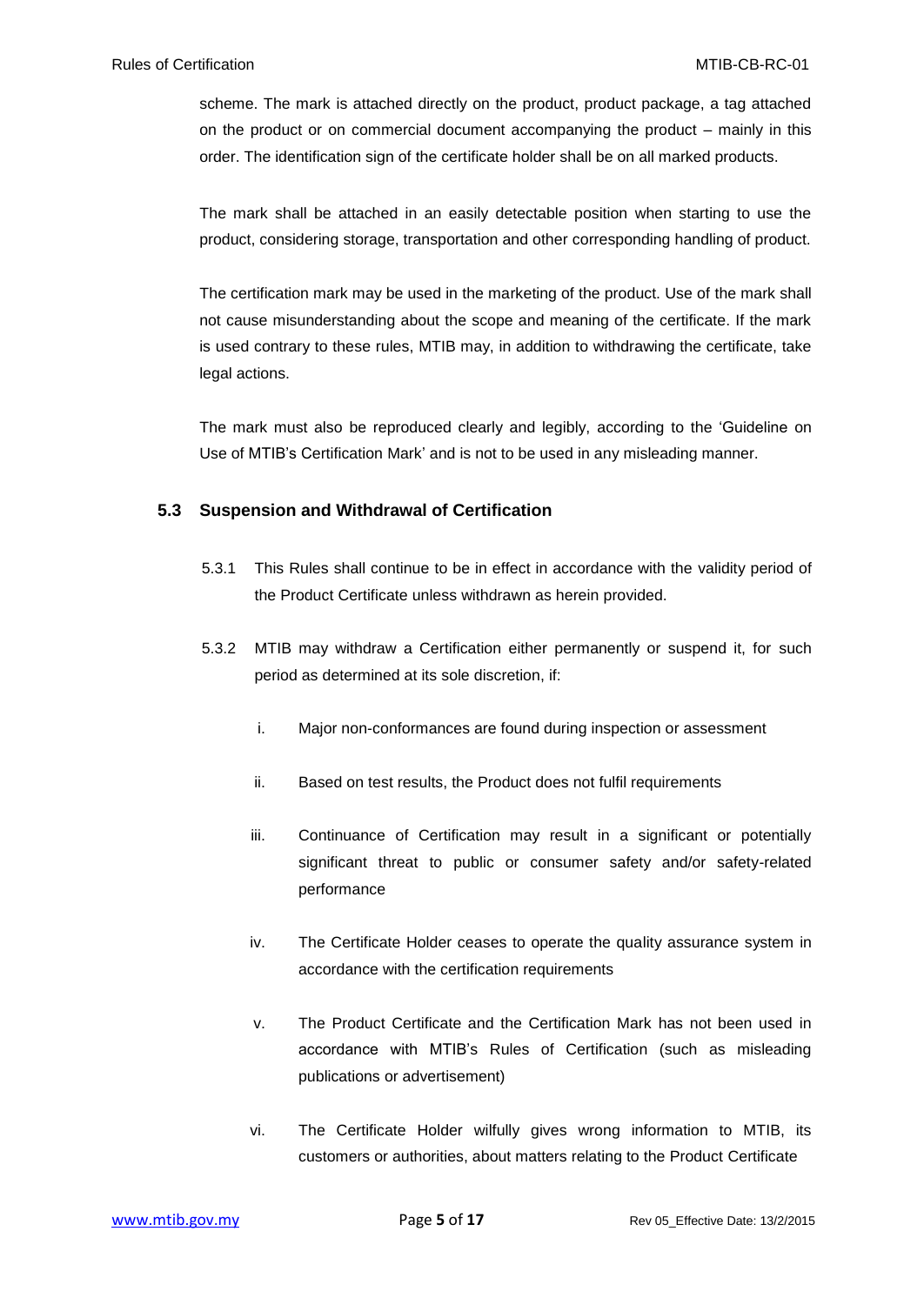- vii. The Certificate Holder fails to inform MTIB of any change (such as in the Product itself, the production process, quality assurance system, materials or place of manufacture) that may have an effect on the scope of a Product Certificate or its validity, as well as changes in personnel-incharge, name or location, within reasonable time
- viii. The Certificate Holder refuses to allow MTIB to carry out renewal assessment within **Three (3) months** from the date of expiry of the Product Certificate.
- ix. There has been any contravention of the Product Certification Scheme or MTIB'S procedures
- 5.3.3 MTIB shall suspend the Certification as it deems that the Certificate Holder is unable to carry out sufficiently effective corrective actions within the specified period of time. If the Product and production process are proven to fulfil requirements within the specified period of time, the Certification remains valid.
- 5.3.4 MTIB shall withdraw the Certification permanently if:
	- i. Inadequate measures are taken by the Certificate Holder in the case of suspension
	- ii. A Product defect is not corrected in due course
	- iii. The certificate holder uses the Certification Mark on an uncertified Product.
	- iv. The Certificate Holder seriously violates the conditions upon which the Product certificate is based
	- v. The Product Standard, Requirements or Rules of certification are changed and the Certificate Holder either will not, or cannot, ensure conformity with the new requirements
	- vi. The Certificate Holder goes bankrupt or goes into liquidation, or is convicted of an offence tending to discredit the Certificate Holder's reputation and good faith as a trader
	- vii. The Certificate Holder defaults on its payments to MTIB or its subcontractors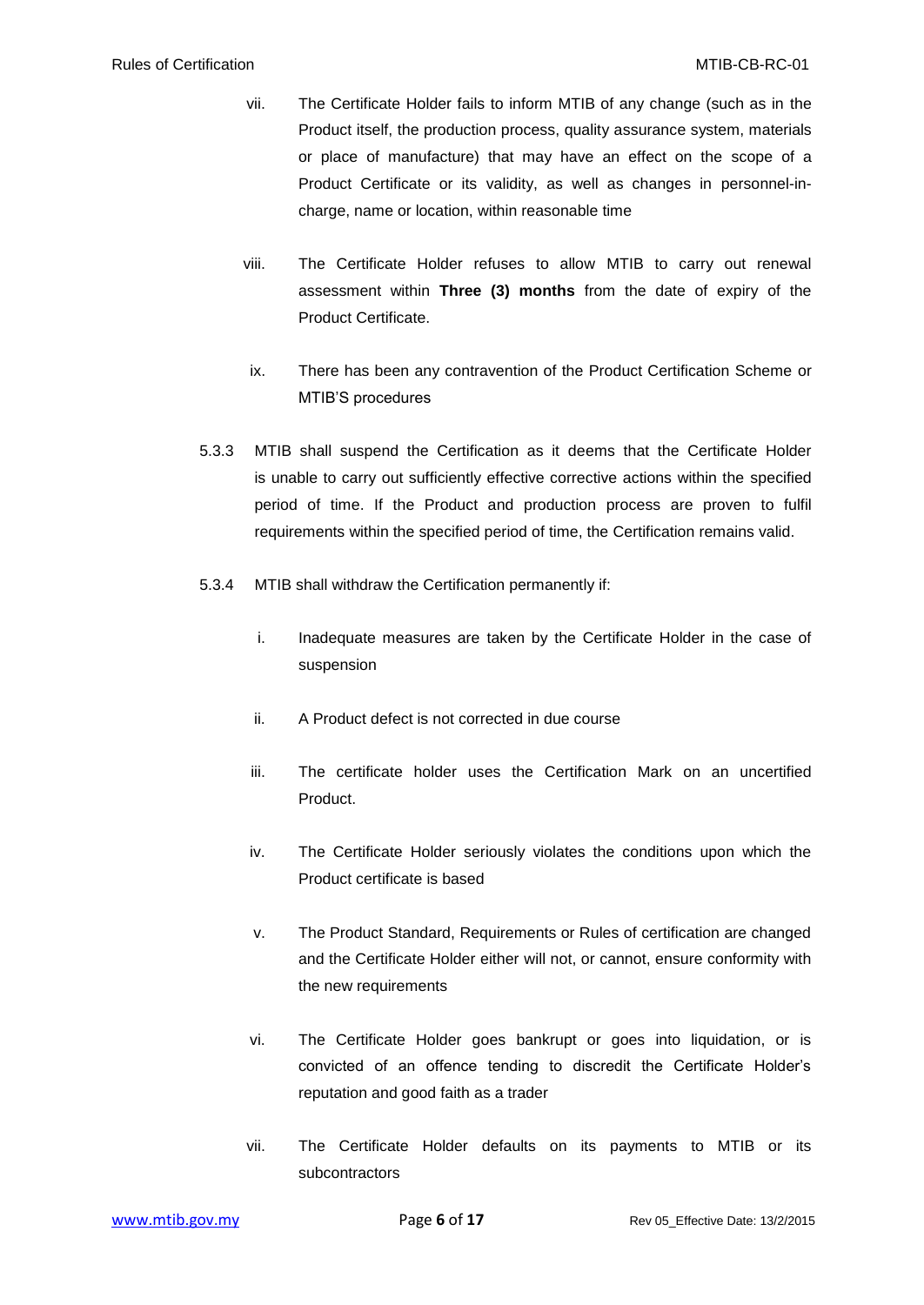- viii. The Certificate Holder discontinues the manufacture/delivery of the Products concerned for successive periods of exceeding **SIX (6) months**  from the term as specified in the certificate without any relevant reasons/ without acknowledging MTIB of that matter.
- ix. The Certificate Holder fails to fulfil other responsibilities listed in **Clause 6.1** below.
- x. There is any other contravention of the Certification Agreement
- 5.3.5 In any event if MTIB dissatisfied with the performance of Certificate Holder, MTIB always has the absolute right to suspend or withdraw of the certificate permanently or any others way MTIB think fit subject to MTIB's discretion.
- 5.3.6 An official suspension or withdrawal of a Certification shall be confirmed by MTIB in a registered letter (or by equivalent means) to the Certificate Holder, stating the reasons and date of suspension or withdrawal of certification.
- 5.3.7 The Certificate Holder may give notice of appeal (**Clause 6.4** below**),** and when considering the appeal, MTIB may or may not (depending on the nature of the case) decide to proceed with its decision to suspend or withdraw the **Certification**
- 5.3.8 During suspension or withdrawal, the Certificate Holder has no right to use the Certification Mark on suspended/withdrawn Products. The Certificate Holder shall immediately stop marketing any Products with reference to the Product Certificate including use of all advertising matter containing any reference thereto. Should MTIB so require, the Certificate Holder shall remove the Certification Mark from all Products in stock or from products already in the market or to recall Products from the market.
- 5.3.9 At the end of a suspension period, and upon satisfactory corrective action by the Certificate Holder, the suspension will be removed by MTIB, by notifying the Certificate Holder in writing.
- 5.3.10 Any costs incurred by MTIB during the suspension or withdrawal of Certification shall be borne by the Certificate Holder; and no re-imbursement of fees will be given.
- 5.3.11 MTIB has the right to publicize suspension and withdrawal of Certification.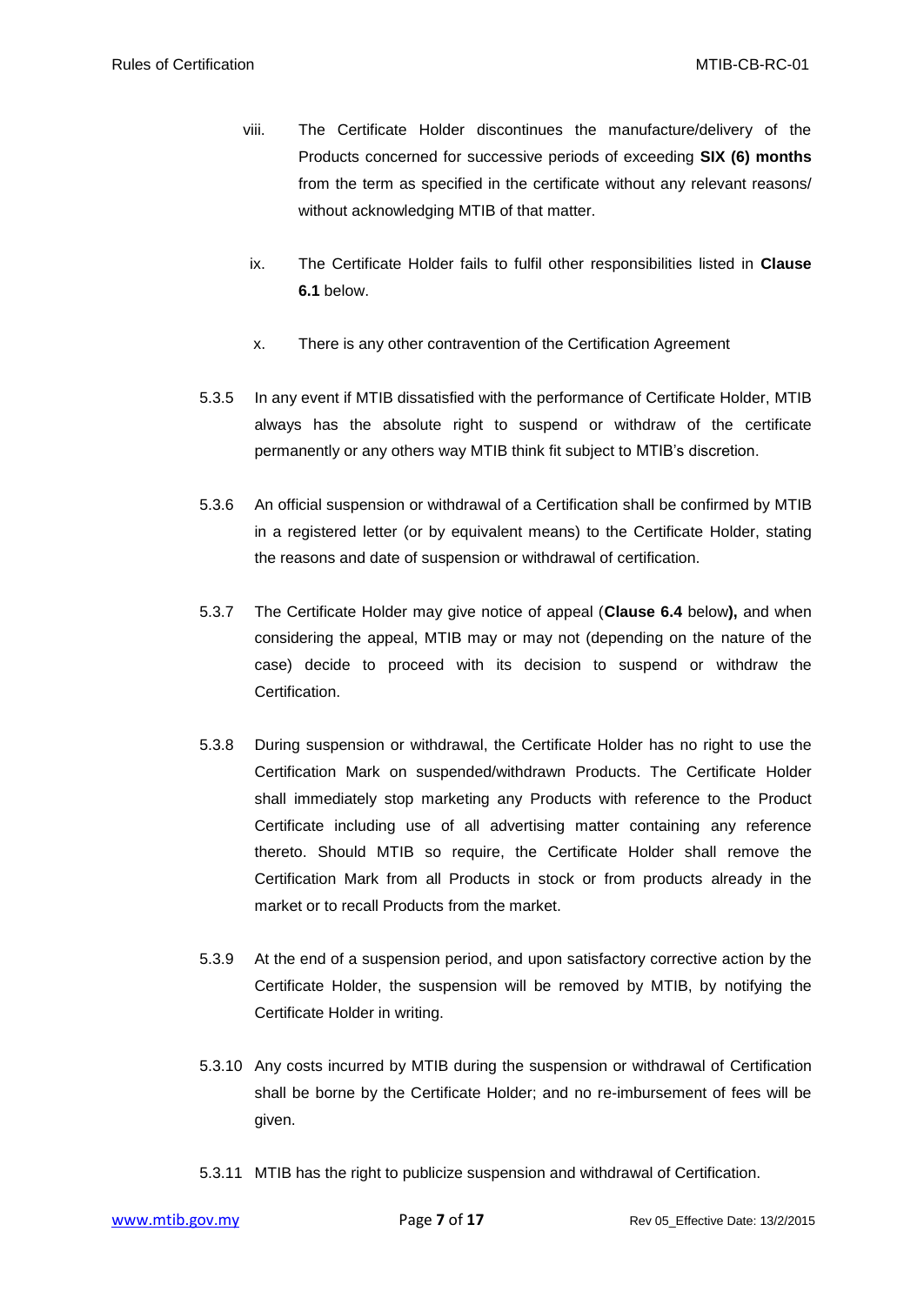#### **5.4 Changes in Certification Requirements**

MTIB may, when needed, make amendments to certification requirements and/or these Rules of Certification, caused by changes in national or international guidelines for certification bodies, accreditation requirements, changes in standards and other product requirements.

MTIB will notify the certificate holder of the transition period for implementing the new requirements, during which the old requirements will be valid.

#### **6.0 TERMS OF AGREEMENT**

#### **6.1 Certification Rights And Responsibilities**

- 6.1.1 The Certificate Holder agrees that the certified Products manufactured and supplied by it as specified in the Product Certificate, will comply with all of MTIB's Certification Requirements including appropriate changes implemented by MTIB from time to time. Accordingly, MTIB authorises the Certificate Holder to use the Certification Mark on the Products covered by the Product Certificate.
- 6.1.2 The Certificate Holder agrees that the Products for which the Product Certificate is granted will be produced to the same specifications as the sample tested by MTIB to be in conformity with the relevant Product Standard (s) and MTIB's Certification Requirements.
- 6.1.3 The Certificate Holder may represent its Products as certified through displaying of the Product Certificate, which shall remain the property of MTIB and shall be returned to MTIB on demand.
- 6.1.4 The Certificate Holder agrees to use MTIB's Certification Mark according to guidelines and requirements issued by MTIB. MTIB's Certification Mark may appear in advertising and promotional material or other literature only in reference to the Product certified. The Certificate Holder agrees to amend or discontinue the use of such advertising or promotional material, or other literature, upon written request of MTIB.
- 6.1.5 MTIB will, from time to time, assess whether Products concerned continue to comply with its Certification Requirements. The Certificate Holder shall furnish, without charge, such Product samples as may be required by MTIB for inspection and testing purposes.
- 6.1.6 MTIB may perform un-announced inspection of the Certificate Holder's production site or other premises covered by this Agreement to ascertain continuing compliance with MTIB'S Certification Requirements.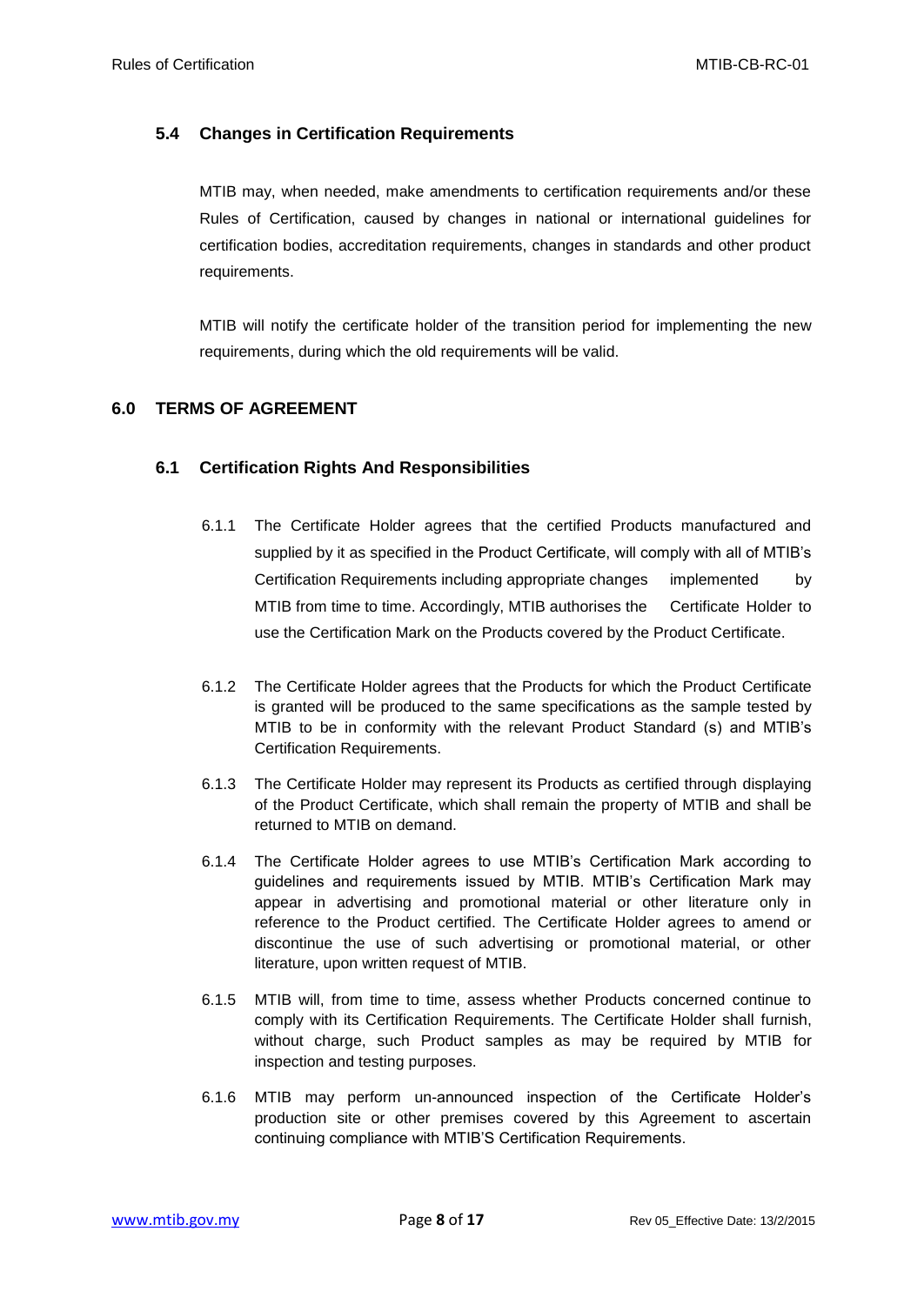- 6.1.7 The Certificate Holder agrees that MTIB's certification personnel and Accreditation Body's personnel will have unobstructed access, with or without prior notification, to any factory and/or other facilities, and to the places where the certified Product may be designed, manufactured, processed, tested, stocked or located, during the normal working hours of the facility. MTIB's and Accreditation Body's representative(s) shall have full cooperation of the Certificate Holder's staff to facilitate the inspection and witness respectively, and shall have access to relevant records needed.
- 6.1.8 MTIB may, in the event of a breach by the Certificate Holder of any of the terms and conditions of this Agreement, and in deferral of termination rights, institute temporary restrictions on the Certificate Holder's right to represent its, Product(s) as certified and take any necessary actions toward the Certificate Holder. Such restrictions may include the conduct of investigations, inspections, testing and auditing in excess of those normally applied and shall be at the Certificate Holder's expense over and above the normal fees charged by MTIB.
- 6.1.9 MTIB reserves the right to recall the Certification at any time for the purpose of suspension or withdrawal.

#### **6.2 Responsibilities of the Certificate Holder**

- 6.2.1 During the validity period of the Product Certificate, the Certificate Holder:
	- a) Shall be responsible for ensuring continuous fulfilment of the Product represented by the Product Certificate and its quality assurance system, to all of MTIB's Certification Requirements.
	- b) Shall control the use of the Certification Mark according to **Appendix III**.
	- c) Shall not use the Certification mark, Product Certificate or Assessment Report, or any referring to Product Certification, in a misleading or unauthorized way.
	- d) Shall stop referring to Certification and using the Certification Mark in case of Certification suspension or withdrawal, including stopping using all advertising materials that contain or reference thereto, and to return any Certification documents as required by MTIB.
	- e) Shall ensure access to all related documentation and records, and access to the relevant equipment, location(s), area(s), personnel and subcontractors for the purpose of inspection, evaluation and surveillance by MTIB.
	- f) Shall keep records of all complaints (including concerning certified Products and misuse of the Product Certificate and Certification Mark) and corrective actions arising thereof; these records shall be made available to MTIB upon request.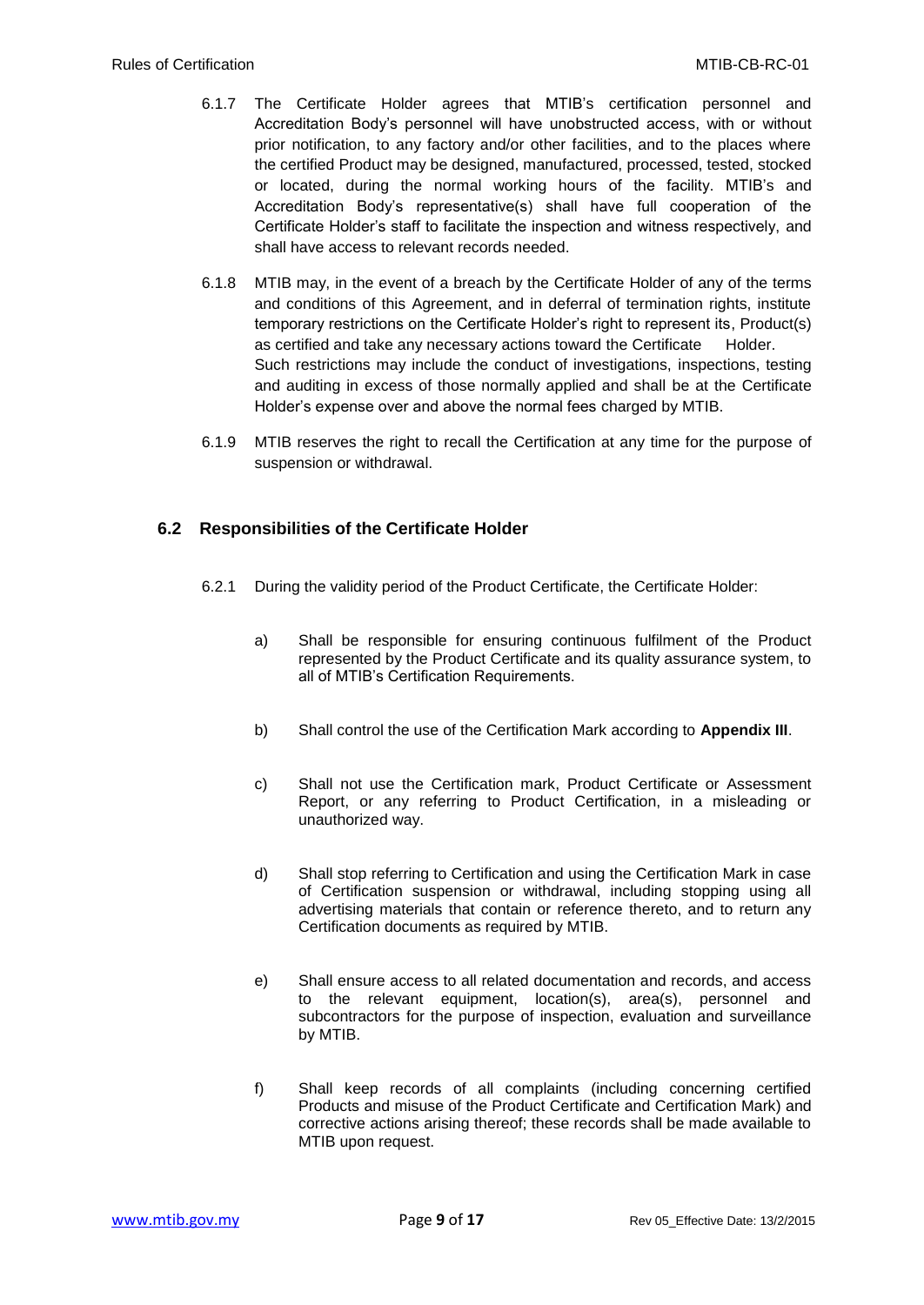- g) Shall notify MTIB in writing, of any proposed change (such as in the Product itself, the production process, quality assurance system, materials or place of manufacture) that may have an effect on the scope of a Product Certificate or its validity, as well as changes in personnel-incharge; and prevent release of any modified Product prior to MTIB's approval.
- h) Shall notify MTIB if it discovers that any certified Product may have been the cause of personal injury or property damage or is found to be not complying with the requirements of the relevant Product Standard(s).
- i) Shall, at its own expense, rework, recall or remove MTIB's Certification Mark from or destroy any product which did not comply with MTIB's Certification Requirements, at the time it left its control. Any MTIB's representative shall have the right to remove MTIB's Certification Mark from any product, or remove the Product Certificate from any factory or facilities, which in the opinion of MTIB, does not comply with its Certification Requirements.
- j) Shall notify MTIB immediately of any disruptions or other problems endangering the Product quality and shall immediately take corrective action to eliminate its effects.
- k) Shall, upon MTIB'S request, inform customer and authorities about nonconformities found in Products, in addition to communication required by legislation.
- l) Shall pay MTIB according to the agreed basis of payment as set out in **Clause 6.6.**
- m) Shall ensure MTIB is indemnified of any financial and/or other claims for compensation concerning damages caused to a Third-Party by the Certificate Holder, its management system and production methods or its Products. The responsibilities and liabilities of MTIB are defined in **Clause 6.3**. Should MTIB directly or indirectly becomes subject to a claim for compensation or other corresponding financial claim, the Certificate Holder is under obligation to inform MTIB immediately and at its own expense, handle the necessary reconciliation negotiations and other possible measures, and to defend MTIB against eventual law suits. The Certificate Holder shall be responsible for settling the claims ordered for MTIB by the legal court.

#### **6.3 Responsibilities and Liabilities of MTIB**

- 6.3.1 In this Rules, MTIB:
	- a) Shall maintain the confidentiality of all information concerning the Certificate Holder, except for the information presented in **Clause 6.7.**
	- b) Shall handle complaints received regarding certified Products.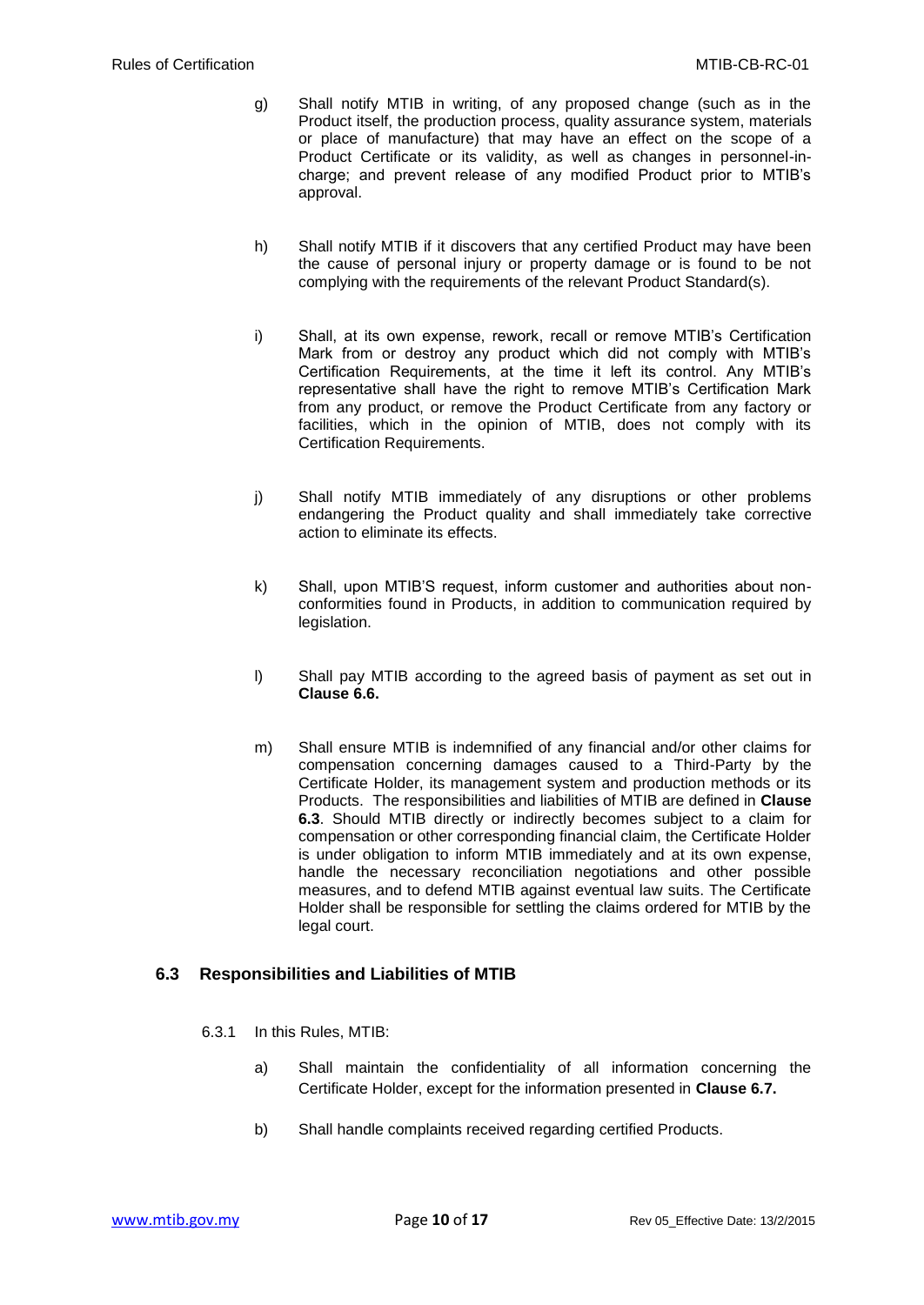- c) Shall ensure all new or revised requirements of the certification scheme are communicated to the Certificate Holder subject to any circumstances.
- d) Is responsible for any direct damage to a Certificate Holder caused by intentional and wilful mistakes or negligence by MTIB only. MTIB'S compensation responsibility is, however, at highest, the amount MTIB charges the applicant or Certificate Holder for the certification procedure.
- e) Is not responsible for any damages caused by flaws of the Certificate Holder or a Third Party besides MTIB.
- f) Is not responsible for delays or losses brought on by climate, strikes, natural disasters or other force majeure causes.
- g) Is not liable for a Third Party (e.g. the customer or authorities) not acknowledging, or only partly acknowledging, the Product Certificate.
- h) Cannot be held liable for mistakes made by the Certificate Holder, or problems with the production methods or defective Products.
- i) Shall grant a Product Certificate to an applicant whose Products fulfil all the Certification requirements. The applicant shall not have outstanding invoices to MTIB of previously granted Certification.
- j) Has the right to use competent subcontractors who are under the same obligations to withhold confidential information and other requirements as MTIB's own personnel. MTIB will obtain prior applicant's or Certificate Holder's acceptance of the subcontractor.
- k) MTIB has the right, when needed, to ask for technical expert's comments prior to making a Certification decision.

#### **6.4 Appeals and Disputes**

Appeals to Certification decision and Certification suspension or withdrawal shall be settled in accordance to the Appeals & Dispute procedure determined by MTIB. The Certificate Holder may appeal to the Appeal Panel of MTIB within **21 days** from the date of notification from MTIB.

#### **6.5 Complaints**

Should an applicant, certificate holder or other stakeholders have cause for complaints regarding MTIB's certification services, the conduct of MTIB's auditors, technical specialist or other personnel, or regarding the certification process, it must be directed to MTIB. Complaints may be in writing or verbal.

All complains received will be recorded, investigated, acted upon, where necessary, by MTIB. The outcome of the investigation is informed to the complainant in writing.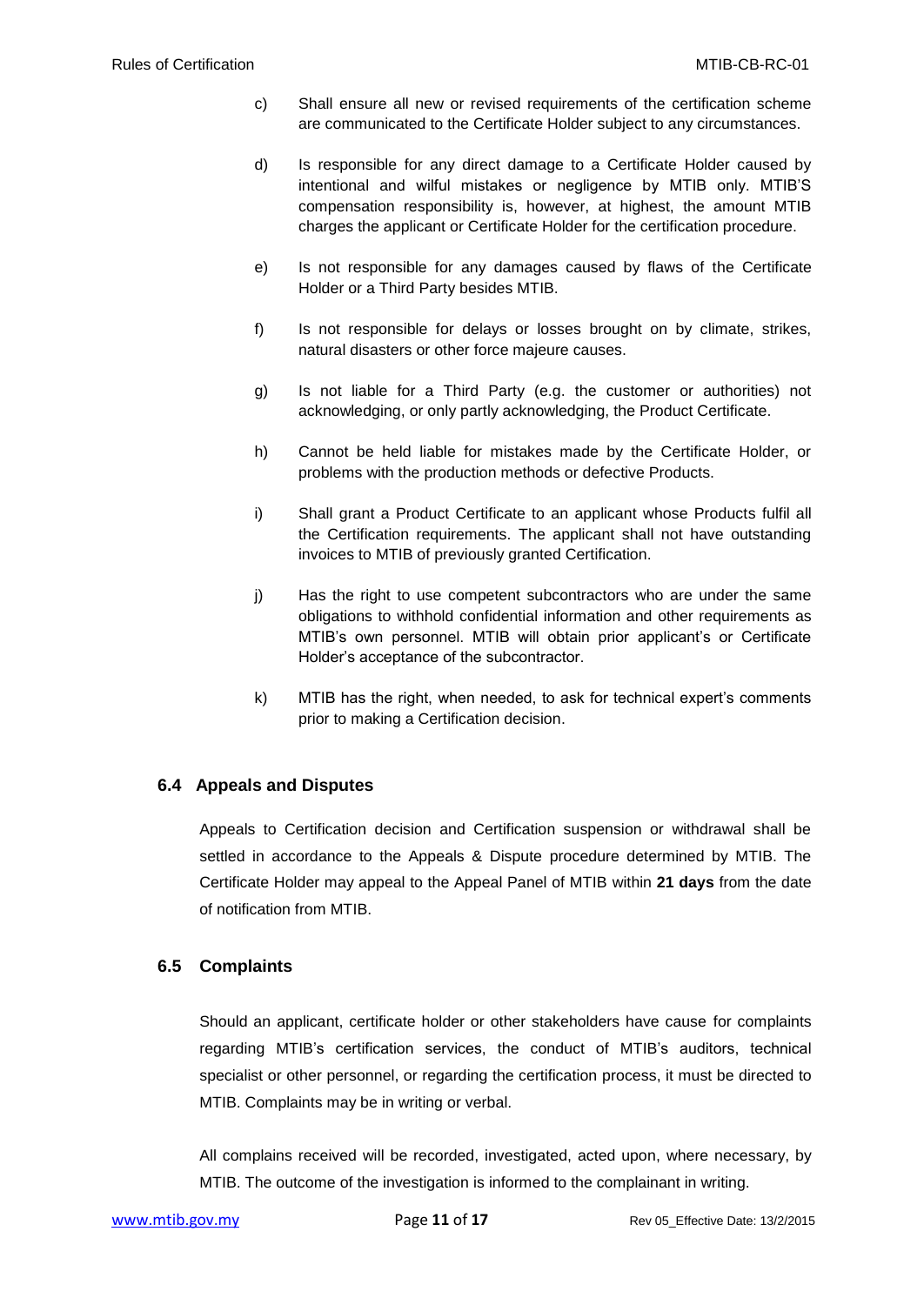#### **6.6 Fees**

The Certificate Holder shall pay to MTIB all fees relating to certification, such as, application fee, sampling and product testing fee and assessment fee, at rates determined by MTIB. The Certificate Holder shall also pay MTIB costs of inspection and testing of samples of certified Products and costs for factory assessment incurred by MTIB, at rates determined by MTIB.

The Certificate Holder shall notify MTIB immediately of any change made in its name or address, factory or location of facilities. Changes in these matters shall be verified by MTIB for ensuring conformity with MTIB's Certification Requirements before acceptance, at the expense of the Certificate Holder.

#### **6.7 Confidentiality**

- 6.7.1 MTIB shall not, without the Certificate Holder's prior written consent, voluntarily disclose information obtained in confidence, in the course of an assessment unless such information:
	- i. Was in the possession of MTIB prior to the disclosure by the Certificate Holder and was not acquired directly or indirectly from the Certificate Holder; or
	- ii. Was already part of the public domain at the time of the disclosure by the Certificate Holder; or
	- iii. Becomes part of the public domain through no fault of MTIB (but only after and only to the extent that it is published or otherwise becomes part of the public domain); or
	- iv. Is received (after this disclosure by the Certificate Holder) by MTIB from a third party who did not require MTIB to hold it in confidence and did not acquire it directly or indirectly from the Certificate Holder under a continuing obligation of confidence; or
	- v. Is disclosed by MTIB pursuant to judicial compulsion, provided that the Certificate Holder is notified at the time such judicial action is initiated.
- 6.7.2 Notwithstanding **6.7** above, for the purpose of public interests, MTIB reserves the right to disclose any information pertaining to non-compliance to this Agreement by the Certificate Holder to the Government authorities and/or the public. MTIB shall not be liable to the Certificate Holder for any direct or indirect losses and/or damages incurred by the Certificate Holder resulting from such disclosure to the public.
- 6.7.3 Except with the prior written consent of MTIB, the Certificate Holder and its personnel, servants, agents or employees shall not at any time communicate to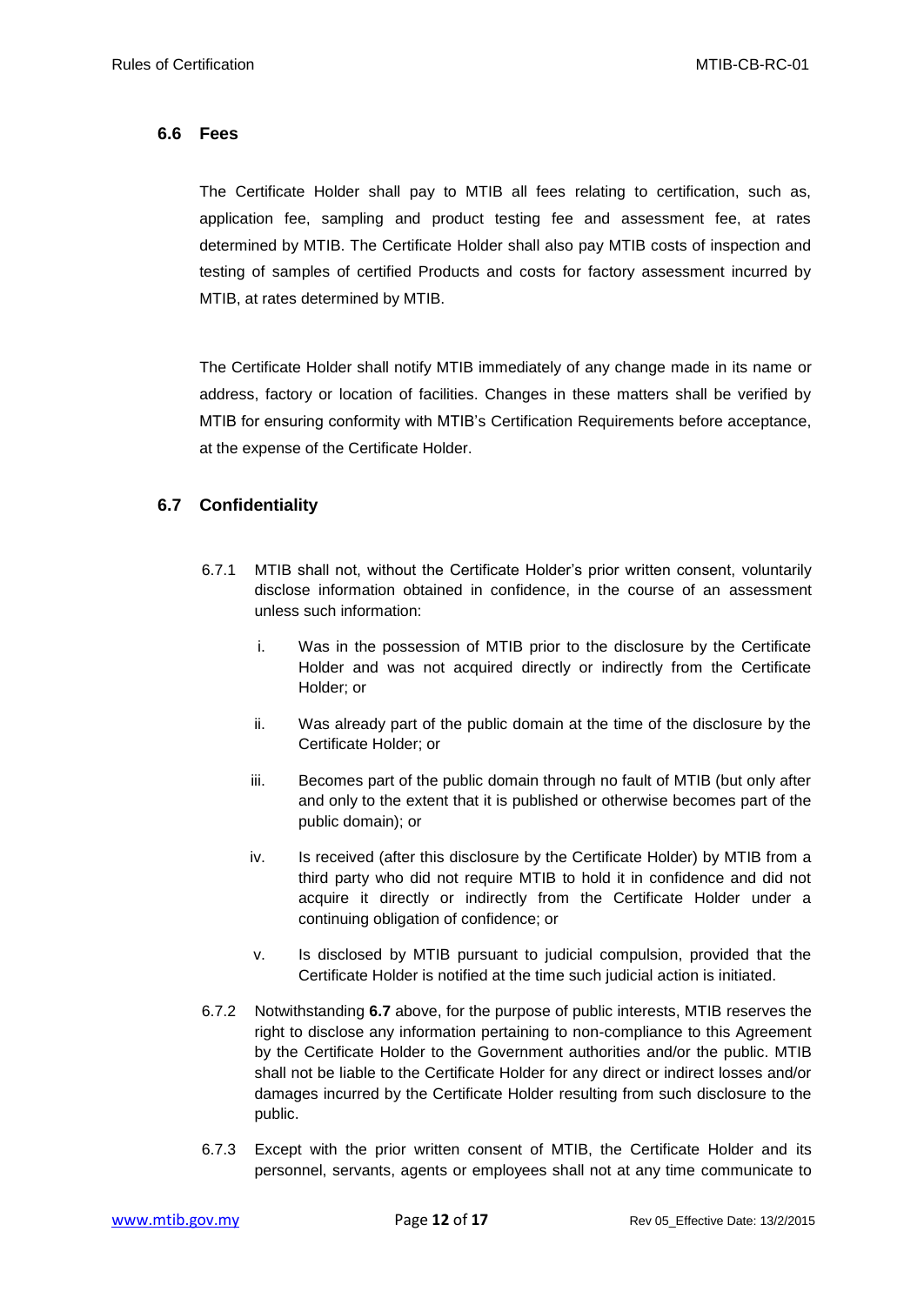any person or body or entity; any confidential information disclosed to him in connection with the Certification, nor shall the Certificate Holder or its personnel, servants, agents or employees make public any information as to the recommendations, assessments and opinion formulated in the course of or as a result of the Certification.

6.7.4 This **Clause 6.7** shall survive the discontinuance and remain binding on the parties forever after the termination of this Agreement or early termination of this Agreement (as the case may be) or, expiration or early termination of a renewed period (as the case may be).

#### **6.8 Publicity**

Upon the issuance of a certificate, the certificate holder's contact information, as well as the information on the product certificate becomes public. MTIB maintains a listing of certificate holders and certified products on MTIB's website [\(www.mtib.gov.my\)](http://www.mtib.gov.my/). This list is also available from MTIB's office.

MTIB has the right to provide information to authorities for official use, as well as to such bodies and other authorities that control the activities of MTIB.

Based on these Rules of Certification, MTIB may become obliged to inform the customers of a certificate holder and the authorities, in cases when the product quality is endangered.

MTIB Certification Body, Level 13-17, Menara PGRM, No. 8, Jalan Pudu Ulu, Cheras 56100 Kuala Lumpur Malaysia Tel : 603-9282 2235 Fax : 603-9284 6214 E-mail : [nazly@mtib.gov.my](mailto:nazly@mtib.gov.my) (OM) URL : [http://www.mtib.gov.my](http://www.mtib.gov.my/)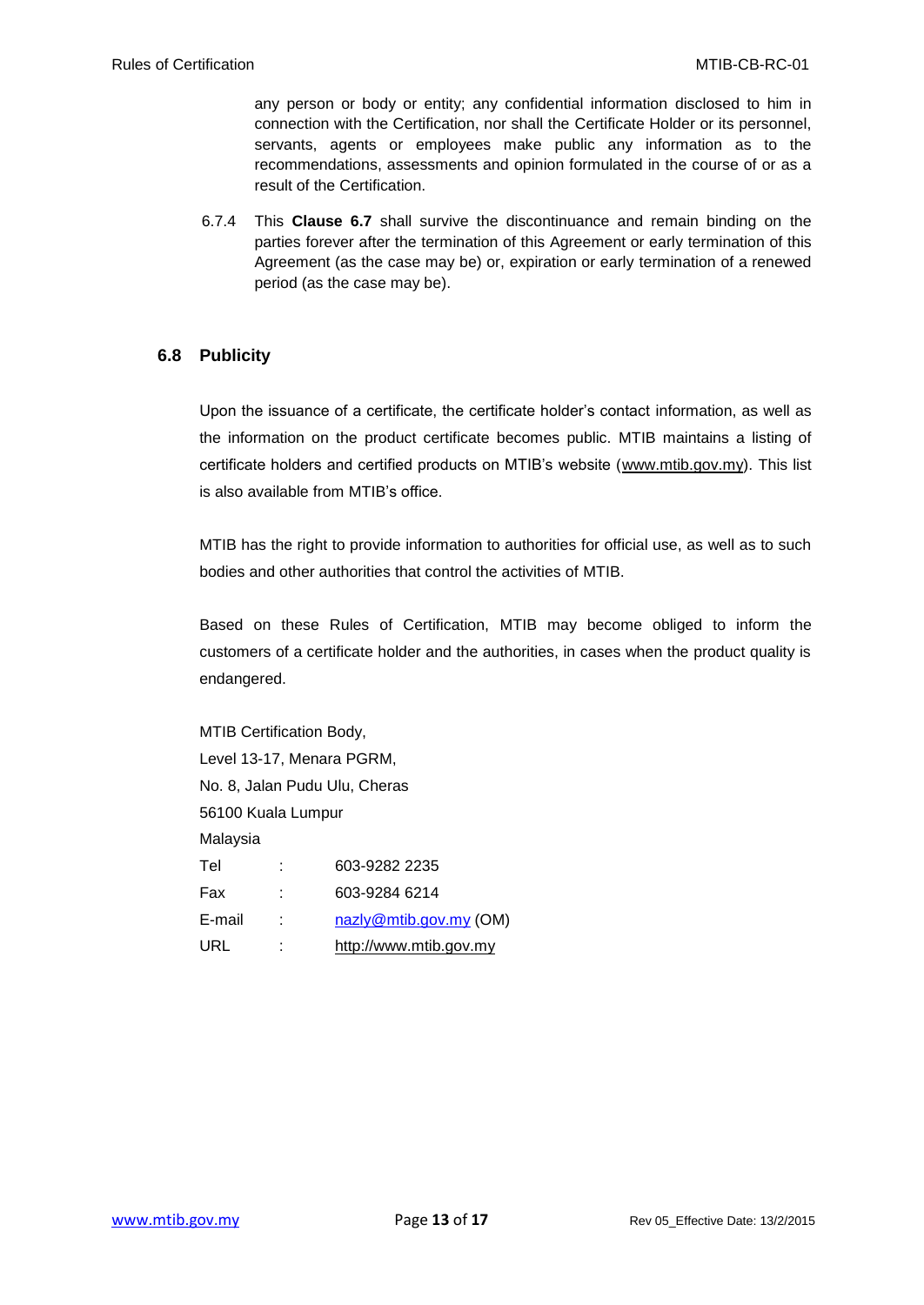#### **APPENDIX I**

#### **PRODUCT CERTIFICATION SCHEME**

- A) The Product Certification Scheme of MTIB is based on two (2) technical criteria:
	- a) The products are in conformity with the applicable standards.
	- b) Manufacturers have adequate quality assurance system to maintain the conformity of the products with the standards.
- B) The Product Certification Scheme of MTIB comprises the following activities:
	- 1) Initial Assessment Inspection before a license is granted
		- a) Selection and testing of one or more samples of the product, representative of production
		- b) Assessment of the Manufacturer's Product Quality Plan
		- c) Assessment of implementation of the Manufacturer's Product Quality Plan
	- 2) Ongoing Assessment Surveillance after a license is granted
		- a) Assessment of implementation of the Manufacturer's Product Quality Plan
		- b) Scheduled and un-scheduled factory surveillance and selection of samples from the factory
	- 3) Renewal Assessment (Assessment for renewal certification)
		- a) Selection and testing of one or more samples of the product, representative of production
		- b) Assessment of the Manufacturer's Product Quality Plan
		- c) Assessment of implementation of the Manufacturer's Product Quality Plan

The Scheme is equivalent to Type 5 of ISO/IEC Guide 17067:2013, Conformity Assessment-Fundamentals of Product Certification and Guidelines for Product Certification Schemes.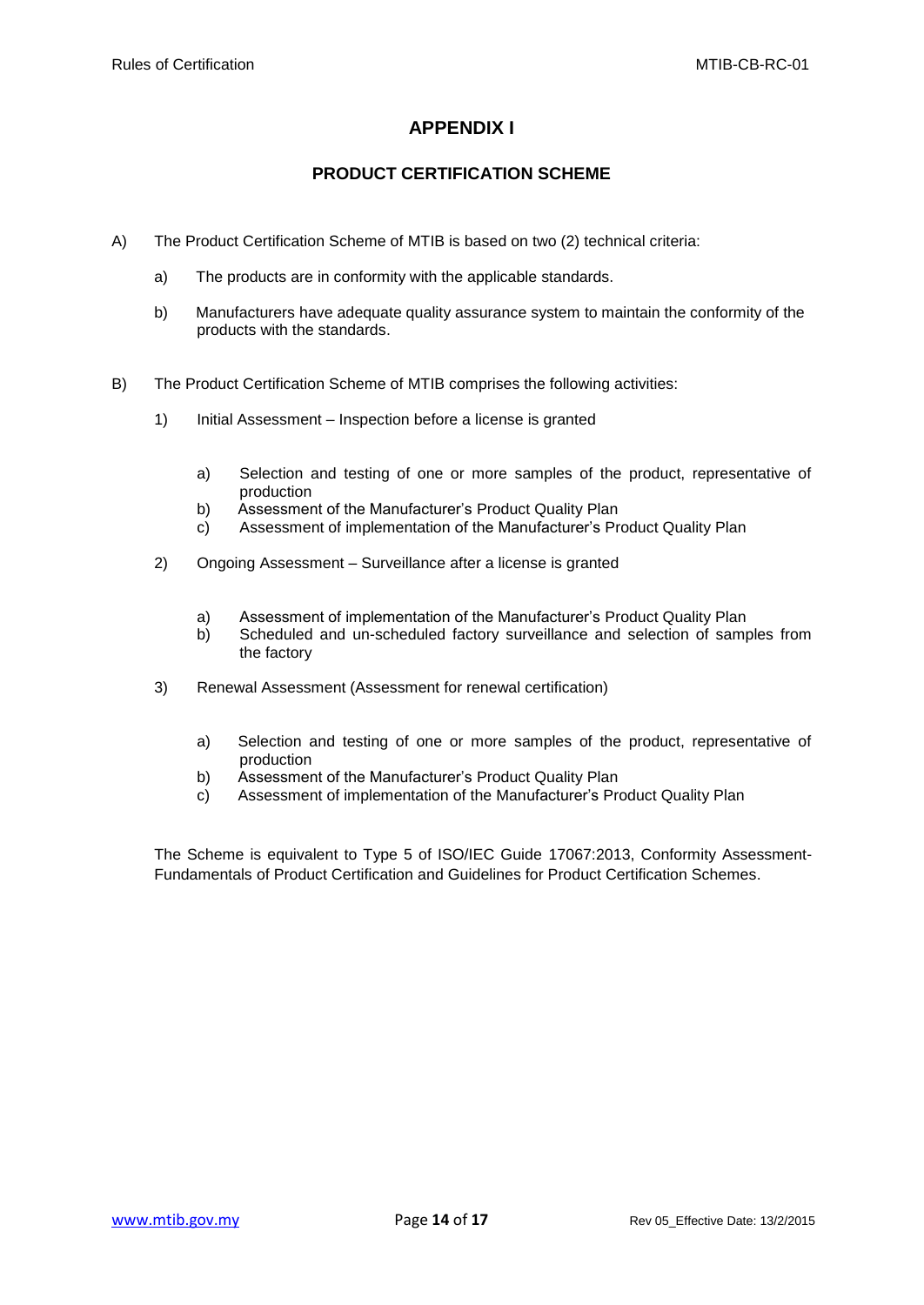#### **APPENDIX II**

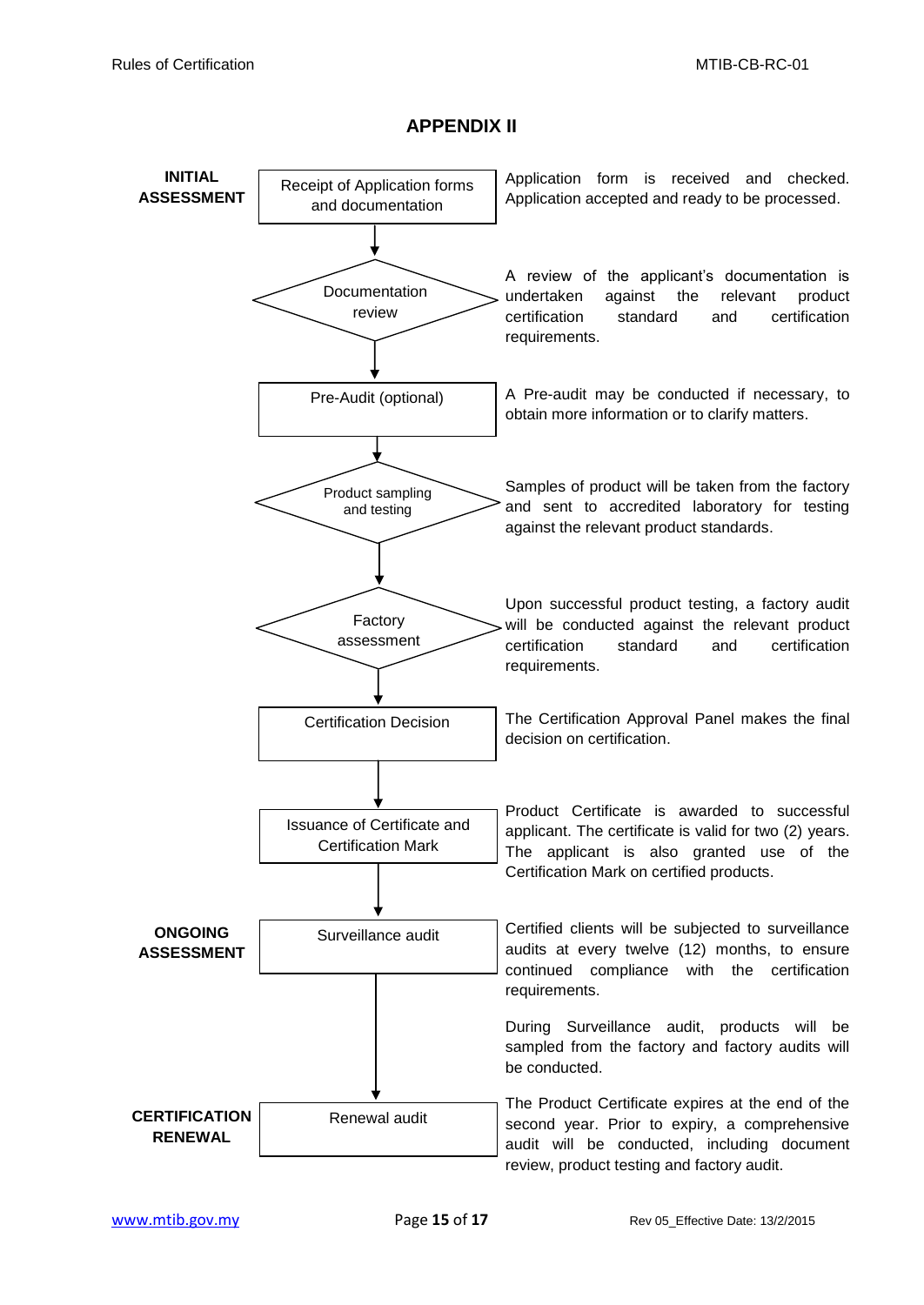#### **APPENDIX III**

#### **GUIDELINES ON THE USE OF MTIB'S CERTIFICATION MARK**

1. Application for Special Approval to utilise the **mark** must be submitted directly to the following address :-

> Operations Manager, MTIB Certification Body, Malaysian Timber Industry Board, Level 13-17, Menara PGRM, No. 8, Jalan Pudu Ulu, Cheras, 56100 Kuala Lumpur.

> (Attention : Operations Manager).

|  | Tel No. : +603 9282 2235       |
|--|--------------------------------|
|  | Fax No.: +603 9284 6214        |
|  | Email : nazly@mtib.gov.my (OM) |
|  | norliza_y@mtib.gov.my (AOM)    |
|  | norliza_y@mtib.gov.my (HSC)    |
|  | Website : www.mtib.gov.my      |

2. For any further enquiries, kindly refer to the official as stated above.

#### **3. Marking Requirements**

- 3.1 Please refer to the diagram on the standard size of the Certification Mark.
- 3.2 Once certification is granted by MTIB, the Certificate Holder is allowed to use the **mark** for that particular product. Affixing or putting the **mark** with an indelible ink is the responsibility of the Certificate Holder.
- 3.3 The stated **mark** can only be applied to every piece of plywood by the Certificate Holder.
- 3.4 The Certificate Holder may place the **mark** at any place deem fit by it. The Certificate Holder may place the **mark** on the face side of the product or on the reverse side.
- 3.5 The Certificate Holder may also apply the **mark** on the parcel or packaging of the product with reasonable sizes.